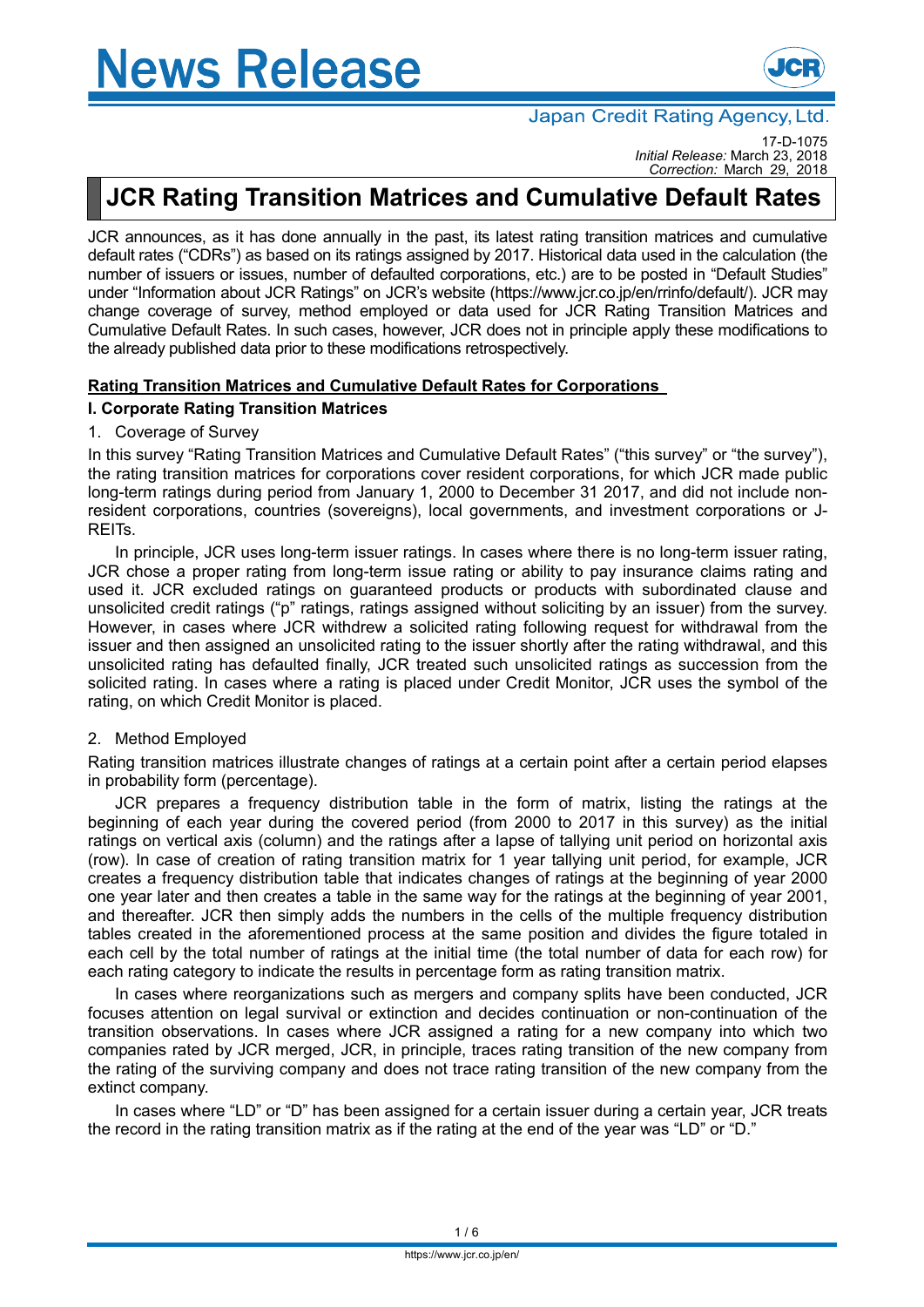

# 3. Rating Transition Matrices (from 2000 to 2017) (Please refer to Tables 1 through 3)

# Table 1. Rating Transition Matrix (tallying unit period: 1 year)

|    |             |      |      |       |       |       |       |       |       |            | Rating 1 year later (%) |       |       |       |       |       |       |             |      |       |
|----|-------------|------|------|-------|-------|-------|-------|-------|-------|------------|-------------------------|-------|-------|-------|-------|-------|-------|-------------|------|-------|
|    |             | AAA  | AA+  | AA    | AA-   | A+    |       | д.    | BBB+  | <b>BBB</b> | BBB-                    | BB+   | BB.   | BB-   | B+    |       | н.    | CCC & lower | ۱D   |       |
|    | AAA         |      | 75   | 0.42  | 0.00  | 0.00  | 0.42  | 0.00  | 0.00  | 0.00       | 0.00                    | 0.00  | 0.00  | 0.00  | 0.00  | 0.00  | 0.00  | 0.00        | 0.00 | 0.00  |
|    | AA+         | -37  |      | 4 57  | 0.46  | 0.46  | 0.00  | 0.00  | 0.00  | 0.00       | 0.00                    | 0.00  | 0.00  | 0.00  | 0.00  | 0.00  | 0.00  | 0.00        | 0.00 | 0.00  |
|    | AA          | 0.21 | .05  | 94.75 | 3.36  | 0.00  | 0.21  | 0.00  | 0.21  | 0.00       | 0.21                    | 0.00  | 0.00  | 0.00  | 0.00  | 0.00  | 0.00  | 0.00        | 0.00 | 0.00  |
|    | AA-         | 0.00 | 0.00 | 3.06  | 91.25 | 5.00  | 0.42  | 0.14  | 0.00  | 0.14       | 0.00                    | 0.00  | 0.00  | 0.00  | 0.00  | 0.00  | 0.00  | 0.00        | 0.00 | 0.00  |
|    | A+          | 0.00 | 0.00 | 0.17  | 4.88  | 90.33 | 4.37  | 0.08  | 0.00  | 0.00       | 0.08                    | 0.00  | 0.00  | 0.00  | 0.00  | 0.00  | 0.00  | 0.00        | 0.00 | 0.08  |
|    |             | 0.00 | 0.00 | 0.19  | 0.44  | 6.02  | 88.60 | 4.14  | 0.63  | 0.00       | 0.00                    | 0.00  | 0.00  | 0.00  | 0.00  | 0.00  | 0.00  | 0.00        | 0.00 | 0.00  |
|    |             | 0.00 | 0.00 | 0.06  | 0.17  | 0.23  | 8.65  | 86.12 | 4.18  | 0.41       | 0.06                    | 0.06  | 0.00  | 0.06  | 0.00  | 0.00  | 0.00  | 0.00        | 0.00 | 0.00  |
| ۱ä | BBB+        | 0.00 | 0.00 | 0.00  | 0.00  | 0.16  |       | 9.00  | 83.87 | 5 75       | 0.16                    | 0.00  | 0.08  | 0.00  | 0.08  | 0.00  | 0.00  | 0.08        | 0.08 | 0.00  |
|    | <b>BBB</b>  | 0.00 | 0.00 | 0.00  | 0.07  | 0.00  | 0 15  | 0.82  | 8 4 3 |            | 5 75                    | 0 37  | 00    | 0.00  | 0.00  | 0.07  | 0.00  | 0.07        | 0.07 | 0.30  |
|    | BBB-        | 0.00 | 0.00 | 0.00  | 0.00  | 0.27  | 14    | 0.14  | 041   | 9 56       | 81 28                   | 5.87  | 09    | 0.00  | 0.27  |       | 0.27  | 0.00        | 0.14 | 0.27  |
|    | BB+         | 0.00 | 0.00 | 0.00  | 0. 00 | 0.76  | 0.00  | 0.00  | 0.00  |            | 14.50                   |       | R     | .53   | 0.76  |       | . 53  | 0.00        | 0.00 | 1.53  |
|    | <b>BB</b>   | 0.00 | 0.00 | 0.00  | 0.00  | 0.00  | 0.00  | 0.00  | 0.00  | 0.00       | 4.35                    | 15.22 |       | 10.87 | .35   |       | 0.00  | 0.00        | 0.00 | 0.00  |
|    | BB-         | 0.00 | 0.00 | 0.00  | 0.00  | 0.00  | 0.00  | 0.00  | 0.00  | 0.00       | 0.00                    | 9.09  | 18.18 | 50.00 | 13.64 |       | 0.00  | 9.09        | 0.00 | 0.00  |
|    | $B+$        | 0.00 | 0.00 | 0.00  | 0.00  | 0.00  | 0.00  | 0.00  | 0.00  | 0.00       | 6.67                    | 0.00  | 6.67  | 20.00 | 53.33 | 0.00  | 0.00  | 0.00        | 0.00 | 13.33 |
|    |             | 0.00 | 0.00 | 0.00  | 0.00  | 0.00  | 0.00  | 0.00  | 0.00  | 0.00       | 0.00                    | 0.00  | 0.00  | 0.00  | 0.00  | 28.57 | 0.00  | 14.29       | 0.00 | 57.14 |
|    | <b>B-</b>   | 0.00 | 0.00 | 0.00  | 0.00  | 0.00  | 0.00  | 0.00  | 0.00  | 0.00       | 0.00                    | 0.00  | 0.00  | 11.11 | 0.00  | 0.00  | 66.67 | 11.1        | 0.00 | 11.11 |
|    | CCC & lower | 0.00 | 0.00 | 0.00  | 0.00  | 0.00  | 0.00  | 0.00  | 0.00  | 0.00       | 0.00                    | 0.00  | 0.00  | 0.00  | 0.00  |       | 7.69  |             | 7.69 | 46.15 |

Table 2. Rating Transition Matrix (tallying unit period: 3 years)

|                          |             |      |       |       |       |       |       |       |       |            | Rating 3 year later (%) |       |           |       |       |      |       |             |       |        |
|--------------------------|-------------|------|-------|-------|-------|-------|-------|-------|-------|------------|-------------------------|-------|-----------|-------|-------|------|-------|-------------|-------|--------|
|                          |             | AAA  | AA+   | AA    | AA-   | $A+$  |       | А-    | BBB+  | <b>BBB</b> | BBB-                    | $RR+$ | <b>BB</b> | BB-   | $B+$  | R    | B-    | CCC & lower | ID.   |        |
|                          | AAA         | 85.5 | 8.70  | 3.38  | 0.97  | 0.00  | 1.45  | 0.00  | 0.00  | 0.00       | 0.00                    | 0.00  | 0.00      | 0.00  | 0.00  | 0.00 | 0.00  | 0.00        | 0.00  | 0.00   |
|                          | AA+         | 4.09 | 79.53 | 11 70 | 2.92  | 1.75  | 0.00  | 0.00  | 0.00  | 0.00       | 0.00                    | 0.00  | 0.00      | 0.00  | 0.00  | 0.00 | 0.00  | 0.00        | 0.00  | 0.00   |
|                          | AA          | 0.26 | 3.70  | 84.92 | 8.20  | 0.53  | 0.79  | 0.53  | 0.79  | 0.00       | 0.26                    | 0.00  | 0.00      | 0.00  | 0.00  | 0.00 | 0.00  | 0.00        | 0.00  | 0.00   |
|                          | AA-         | 0.00 | 0.00  | 8.61  | 74.8  | 13.43 | 2.07  | 0.17  | 0.00  | 0.52       | 0.34                    | 0.00  | 0.00      | 0.00  | 0.00  | 0.00 | 0.00  | 0.00        | 0.00  | 0.00   |
|                          | A+          | 0.00 | 0.00  | 1.04  | 12.60 | 74.06 | 10.73 | 0.73  | 0.42  | 0.10       | 0.10                    | 0.00  | 0.00      | 0.00  | 0.00  | 0.00 | 0.00  | 0.00        | 0.00  | 0.21   |
|                          |             | 0.00 | 0.00  | 0.38  | 1.22  | 16.88 | 69.52 | 8.25  | 3.13  | 0.23       | 0.00                    | 0.08  | 0.00      | 0.00  | 0.15  | 0.00 | 0.08  | 0.08        | 0.00  | 0.00   |
|                          |             | 0.00 | 0.00  | 0.21  | 0.35  | 1.91  | 20.85 | 67.16 | 7.23  | 1.06       | 0.71                    | 0.07  | 0.07      | 0.00  | 0.07  | 0.00 | 0.00  | 0.00        | 0.14  | 0.14   |
|                          | BBB-        | 0.00 | 0.00  | 0.10  | 0.10  | 0.50  | 3.52  | 21.85 | 58.91 | 11.48      | 2.62                    | 0.30  | 0.00      | 0.10  | 0.00  | 0.00 | 0.00  | 0.20        | 0.10  | 0.20   |
| $\overline{\phantom{a}}$ | <b>BBB</b>  | 0.00 | 0.00  | 0.00  | 0.19  | 0.00  | 1.21  | 3.81  | 21.17 | 60.54      | 10.77                   | 0.84  | 0.19      | 0.00  | 0.09  | 0.00 | 0.00  | 0.09        | 0.28  | 0.84   |
|                          | BBB-        | 0.00 | 0.00  | 0.00  | 0.36  | 0.71  | 1.07  | 1.60  | 3.74  | 23.35      | 54.55                   | 8.38  | 1.43      | 0.18  | 0.18  | 0.36 | 0.53  | 0.00        | 0.53  | 3.03   |
|                          | BB+         | 0.00 | 0.00  | 0.00  | 0.00  | 0.00  | 0.00  | 0.00  | 4.82  | 7.23       | 28.92                   | 38.55 | 9.64      | 4.82  | 1.20  | 0.00 | 0.00  | 0.00        | 0.00  | 4.82   |
|                          | <b>BB</b>   | 0.00 | 0.00  | 0.00  | 0.00  | 0.00  | 0.00  | 0.00  | 0.00  | 0.00       | 21.43                   | 25.00 | 28.57     | 21.43 | 3.57  | 0.00 | 0.00  | 0.00        | 0.00  | 0.00   |
|                          | BB-         | 0.00 | 0.00  | 0.00  | 0.00  | 0.00  | 0.00  | 0.00  | 0.00  | 0.00       | 28.57                   | 21.43 | 0.00      | 21.43 | 14.29 | 0.00 | 0.00  | 0.00        | 0.00  | 14.29  |
|                          | $B+$        | 0.00 | 0.00  | 0.00  | 0.00  | 0.00  | 0.00  | 0.00  | 0.00  | 16.67      | 16.67                   | 0.00  | 16.67     | 8.33  | 8.33  | 0.00 | 0.00  | 0.00        | 0.00  | 33.33  |
|                          | R.          | 0.00 | 0.00  | 0.00  | 0.00  | 0.00  | 0.00  | 0.00  | 0.00  | 0.00       | 0.00                    | 0.00  | 0.00      | 0.00  | 0.00  | 0.00 | 0.00  | 0.00        | 0.00  | 100.00 |
|                          | н.          | 0.00 | 0.00  | 0.00  | 0.00  | 0.00  | 0.00  | 0.00  | 0.00  | 0.00       | 0.00                    | 0.00  | 50.00     | 0.00  | 0.00  | 0.00 | 25.00 | 0.00        | 0.00  | 25.00  |
|                          | CCC & lower | 0.00 | 0.00  | 0.00  | 0.00  | 0.00  | 0.00  | 0.00  | 0.00  | 0.00       | 0.00                    | 0.00  | 0.00      | 0.00  | 0.00  | 0.00 | 23.08 | 15.38       | 15.38 | 46.15  |

|  | Table 3. Rating Transition Matrix (tallying unit period: 5 years) |  |  |  |
|--|-------------------------------------------------------------------|--|--|--|
|  |                                                                   |  |  |  |

|     |             |      |       |       |       |       |       |       |       |            | Rating 5 year later (%) |       |       |       |      |      |       |             |      |        |
|-----|-------------|------|-------|-------|-------|-------|-------|-------|-------|------------|-------------------------|-------|-------|-------|------|------|-------|-------------|------|--------|
|     |             | AAA  | AA+   | AA    | AA-   | $A+$  | А     | $A-$  | BBB+  | <b>BBB</b> | BBB-                    | BB+   | BB    | BB-   | $B+$ | в    | в.    | CCC & lower | LD   |        |
|     | AAA         | 73.5 | 12.94 | 6.47  | 3.53  | 0.59  | 2.94  | 0.00  | 0.00  | 0.00       | 0.00                    | 0.00  | 0.00  | 0.00  | 0.00 | 0.00 | 0.00  | 0.00        | 0.00 | 0.00   |
|     | AA+         | 4.69 | 69.53 | 19.53 | 5.47  | 0.78  | 0.00  | 0.00  | 0.00  | 0.00       | 0.00                    | 0.00  | 0.00  | 0.00  | 0.00 | 0.00 | 0.00  | 0.00        | 0.00 | 0.00   |
|     | AA          | 0.00 | 5.36  | 73.56 | 14.18 | 2.30  | 1.15  | 1.53  | 1.53  | 0.00       | 0.00                    | 0.00  | 0.00  | 0.00  | 0.00 | 0.00 | 0.00  | 0.00        | 0.38 | 0.00   |
|     | AA-         | 0.00 | 0.23  | 13.11 | 63.23 | 17.33 | 3.75  | 0.47  | 0.00  | 1.17       | 0.70                    | 0.00  | 0.00  | 0.00  | 0.00 | 0.00 | 0.00  | 0.00        | 0.00 | 0.00   |
|     | $A+$        | 0.00 | 0.00  | 1.73  | 17.63 | 63.15 | 14.31 | 1.59  | 1.16  | 0.00       | 0.14                    | 0.00  | 0.00  | 0.00  | 0.00 | 0.00 | 0.00  | 0.00        | 0.00 | 0.29   |
|     |             | 0.00 | 0.00  | 0.97  | 1.51  | 25.81 | 56.13 | 9.89  | 4.41  | 0.43       | 0.11                    | 0.11  | 0.11  | 0.11  | 0.00 | 0.00 | 0.11  | 0.32        | 0.00 | 0.00   |
|     | д-          | 0.00 | 0.00  | 0.19  | 1.03  | 5.07  | 27.77 | 53.28 | 9.38  | 1.78       | 0.84                    | 0.09  | 0.09  | 0.00  | 0.00 | 0.00 | 0.09  | 0.00        | 0.28 | 0.09   |
| . . | <b>BBB</b>  | 0.00 | 0.00  | 0.14  | 0.43  | 1.01  | 6.50  | 27.60 | 45.95 | 13.44      | 2.89                    | 0.29  | 0.14  | 0.00  | 0.00 | 0.29 | 0.14  | 0.14        | 0.29 | 0.72   |
|     | BBB         | 0.00 | 0.00  | 0.00  | 0.13  | 0.13  | 3.54  | 7.22  | 27.97 | 48.48      | 9.75                    | 0.76  | 0.13  | 0.00  | 0.00 | 0.00 | 0.00  | 0.13        | 0.38 | 1.39   |
| ۱ë  | BBB-        | 0.00 | 0.00  | 0.25  | 0.25  | 0.99  | 2.22  | 4.68  | 9.85  | 26.11      | 43.3                    | 4.68  | 1.48  | 0.49  | 0.00 | 0.00 | 0.00  | 0.00        | 0.00 | 5.67   |
| --  | BB+         | 0.00 | 0.00  | 0.00  | 0.00  | 0.00  | 3.57  | 1.79  | 3.57  | 21.43      | 28.57                   | 19.64 | 5.36  | 3.57  | 1.79 | 0.00 | 0.00  | 0.00        | 0.00 | 10.71  |
|     | <b>BB</b>   | 0.00 | 0.00  | 0.00  | 0.00  | 0.00  | 0.00  | 0.00  | 0.00  | 9.09       | 31.82                   | 13.64 | 18.18 | 18.18 | 4.55 | 0.00 | 0.00  | 0.00        | 0.00 | 4.55   |
|     | BB-         | 0.00 | 0.00  | 0.00  | 0.00  | 0.00  | 0.00  | 11.11 | 0.00  | 33.33      | 0.00                    | 0.00  | 11.11 | 22.22 | 0.00 | 0.00 | 0.00  | 0.00        | 0.00 | 22.22  |
|     | $B+$        | 0.00 | 0.00  | 0.00  | 0.00  | 0.00  | 0.00  | 18.18 | 0.00  | 18.18      | 0.00                    | 18.18 | 0.00  | 0.00  | 0.00 | 0.00 | 0.00  | 0.00        | 0.00 | 45.45  |
|     | B           | 0.00 | 0.00  | 0.00  | 0.00  | 0.00  | 0.00  | 0.00  | 0.00  | 0.00       | 0.00                    | 0.00  | 0.00  | 0.00  | 0.00 | 0.00 | 0.00  | 0.00        | 0.00 | 100.00 |
|     | <b>B-</b>   | 0.00 | 0.00  | 0.00  | 0.00  | 0.00  | 0.00  | 0.00  | 0.00  | 0.00       | 0.00                    | 0.00  | 0.00  | 0.00  | 0.00 | 0.00 | 0.00  | 0.00        | 0.00 | 100.00 |
|     | CCC & lower | 0.00 | 0.00  | 0.00  | 0.00  | 0.00  | 0.00  | 0.00  | 0.00  | 0.00       | 0.00                    | 0.00  | 0.00  | 0.00  | 0.00 | 0.00 | 33.33 | 0.00        | 0.00 | 66.67  |

# **II. CDRs Based on Category-wise Corporate Rating**

# 1. Coverage of Survey

Coverage of CDRs in this survey is the same as that for rating transition matrix.

# 2. Method Employed

To calculate CDRs, JCR observes change in the pool of ratings which existed at the beginning of each year during the covered period (from 2000 to 2017 in this survey) (cohort of each year). JCR counts the number of defaulted issuers for each number of years elapsed for cohort of each year by rating category, and produces weighted averages against the number of surviving issuers at the beginning of each number of years elapsed to obtain a marginal default rate for each number of years elapsed. JCR then accumulates these marginal default rates to obtain the CDRs by taking into account the survival rates. The method employed is summarized as follows.

*Y* year denotes each year of the period covered.

- $a_{v}$ : The number of initially rated issuers for  $Y$  year cohort (pool of ratings existed at the beginning of *Y* year).
- $d_{Y,t}$ : The number of defaulted issuers among the initially rated issuers which defaulted during *t* th year for *Y* year cohort.

Then, the number of surviving issuers at the beginning of *t* th year for *Y* year cohort can be described as below.

$$
a(Y,t) = \begin{cases} a_Y & t = 1 \\ a_Y - \sum_t d_{Y,t-1} & t \neq 1 \end{cases}
$$

Using the above, weighted average default rate at *t* th year is described as below.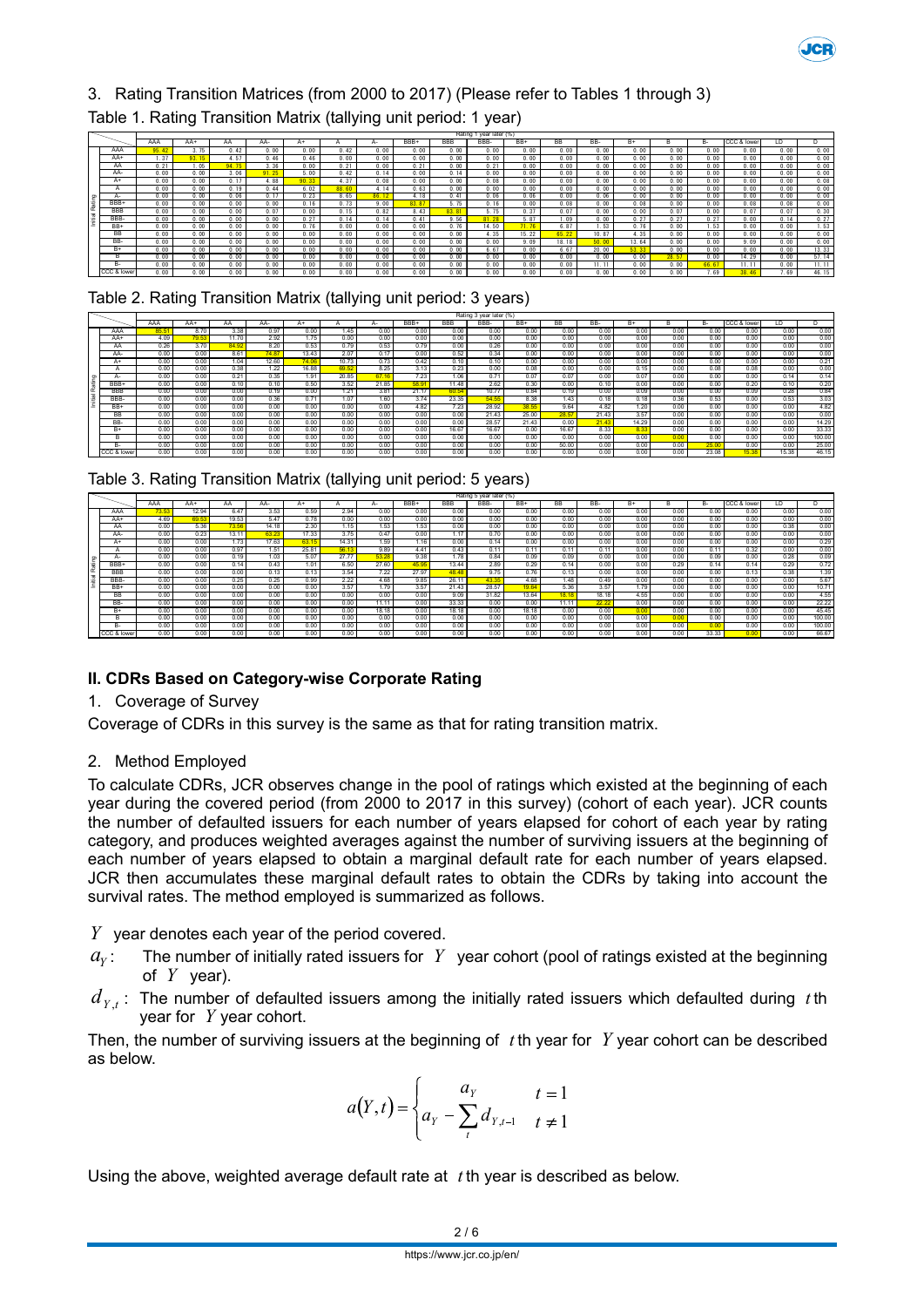$$
\alpha_t = \frac{\sum_{Y} d_{Y,t}}{\sum_{Y} a(Y,t)}
$$

Then, CDRs for *n* years are described by the following formula:

$$
1-\prod_{i=1}^n\bigl(1-\alpha_i\bigr)
$$

In cases where reorganizations such as mergers and company splits have been conducted, JCR, in principle, focuses attention on legal survival or extinction and traces rating transition accordingly. This is the same as the policy for rating transition matrices. To calculate CDRs, however, in cases where a new company created by merger between rated companies defaults, JCR treats both the surviving company and the extinct company as defaulted. In case of default of a new company created by merger of the extinct company being rated by JCR and the surviving company not being rated by JCR, JCR counts a default for the extinct company which had been rated.

JCR traces default of issuers, for which ratings have been terminated owing to withdrawals requested by the issuer or other reasons, and reflects the results in calculation of CDRs. JCR includes these traced issuers whose ratings have been terminated in calculation of the default rate for both the numerator and the denominator if they default. JCR includes these traced issuers whose ratings have been terminated in calculation of the default rate for the denominator only if they do not default. JCR stops the tracing, however, when tracing of defaults is considered difficult owing to some reasons such as significant difficulty in obtaining important information including financial statements on such issuers whose ratings have been terminated.

### 3. Definition of Default

Default means a state, in which principal or interest payments of financial obligations cannot be honored as initially agreed, with respect to the CDRs. This includes the following cases: (i) JCR judges that all the financial obligations are, in effect, in default. (ii) JCR judges that while an obligor does not honor part of the agreed to financial obligations, but it honors all its other agreed to financial obligations. Usually, when cases fall under the former, "D" ratings are assigned, and "LD" ratings are assigned when cases fall under the latter. Commencement of legal bankruptcy proceedings is a typical example of the former situation, and a situation where specific creditor grants debt forgiveness or DES for debt relief is a typical example of the latter situation. JCR counts a case where "JCR judges that while an obligor does not honor part of the agreed to financial obligations, but it honors all its other agreed to financial obligations" as a default for calculating CDRs even prior to its introduction of "LD" to the rating symbol on August 28, 2012.

# 4. CDRs (from 2000 to 2017) (Please refer to Table 4)

CDRs from 2000 to 2017 are shown in Table 4. As for a change from the previous survey (with covered period from 2000 to 2016), there were no significant changes in CDRs, reflecting the fact that the number of bankruptcies in Japan remained at a low level in general. There was 1 defaulted corporation rated by JCR in 2017. Ranking order, which the higher the ratings, the lower the CDRs are, has been maintained. In contrast to CDRs of "BB" and higher categories, CDRs of "B" and lower categories tend to become substantially higher than those of the next upper categories. The extremely small number of rated issuers with a rating of "B" and lower categories is one of the factors which cause such tendency. The largest number of issuers with "B" category at the beginning of each year during the covered period was 6, and such number for issuers with "CCC" and lower was 3.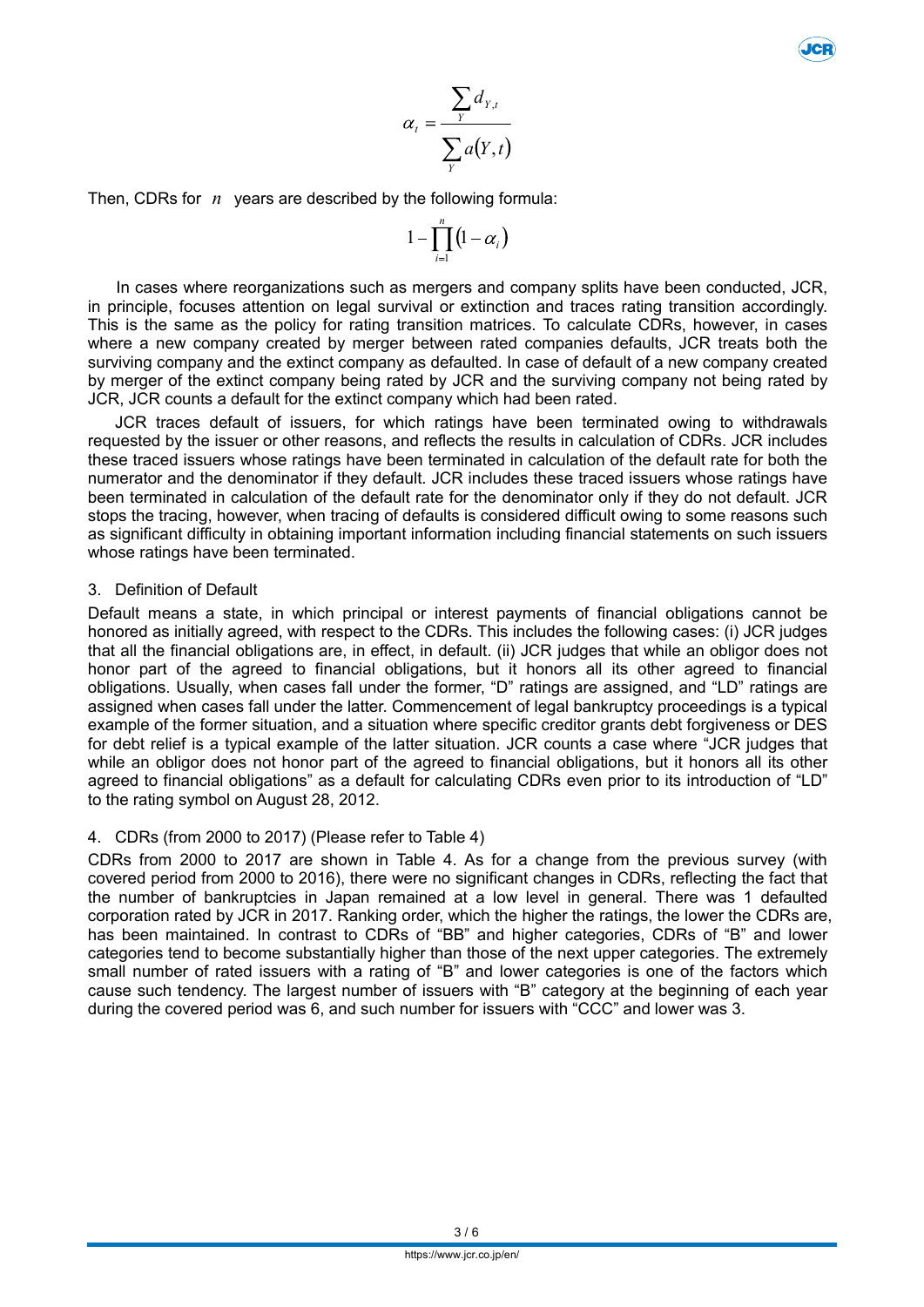

#### Table 4. CDRs (Unit: %)

| Period<br>Rating | 1-year | 2-year | 3-year | 4-year | 5-year |
|------------------|--------|--------|--------|--------|--------|
| AAA              | 0.00   | 0.00   | 0.00   | 0.00   | 0.00   |
| AA               | 0.00   | 0.00   | 0.00   | 0.09   | 0.09   |
| A                | 0.02   | 0.11   | 0.21   | 0.35   | 0.50   |
| <b>BBB</b>       | 0.54   | 1.22   | 1.87   | 2.33   | 2.71   |
| <b>BB</b>        | 3.08   | 5.82   | 9.02   | 11.86  | 14.35  |
| B                | 20.51  | 36.41  | 50.86  | 57.00  | 57.00  |
| CCC & lower      | 53.85  | 61.54  | 61.54  | 61.54  | 61.54  |

### **Rating Transition Matrices for Asset-Backed Securities (ABS)**

"Rating Transition Matrices by Lapse of Months" and "1-Year (on a Calendar Year Basis) Rating Transition Matrices" based on data in the latest three years are as follows.

#### 1. Coverage of Survey

The data covered products with credit enhancement provided in the form of senior-subordinated structure for the underlying assets in principle, for which their ratings were made public from November 1996 to December 2017, in the survey.

Products such as repackaged bonds and guaranteed products linked to ratings of third parties have been excluded in principle. Products consisting of multiple tranches have been counted as one when they have the same ranking while different in maturities.

#### 2. Method Employed and Results

(1) Rating Transition Matrices by Lapse of Months (Please refer to Tables 5 through 7)

JCR surveyed and tallied how the rating on each of the products changed as months elapsed from the rating at the time of the issuance. Shown in Tables 5, 6 and 7 are the distributions of changes after lapse of 12 months, 24 months and 36 months, respectively. JCR did not count the products redeemed before the end of each period or the products that did not exist for each aforementioned period, despite changes in ratings.

There have been no records of defaults in asset-backed securities (ABS) rated by JCR, and default rates at any time points, 12 months, 24 months, or 36 months after the initial rating assignment, have been zero counts.

The number of ratings upgraded exceeded the number of ratings downgraded considerably for all of the three time points in 2017, following 2016. Even a small number of rating changes tends to push up the rate of rating changes for some of rating symbols of "AA+" or lower, because initial ratings for asset-backed securities (ABS) concentrate in "AAA" ratings.

|            | AAA    | AA+    | AA    | AA-    | $A+$   | A     | A-     | BBB+   | BBB   | BBB-   | BB+    | <b>BB</b> | BB-    | $B+$   | B | B- & lower |
|------------|--------|--------|-------|--------|--------|-------|--------|--------|-------|--------|--------|-----------|--------|--------|---|------------|
| AAA        | 100.00 |        |       |        |        |       |        |        |       |        |        |           |        |        |   |            |
| AA+        |        | 100.00 |       |        |        |       |        |        |       |        |        |           |        |        |   |            |
| AA         |        | 5.13   | 94.87 |        |        |       |        |        |       |        |        |           |        |        |   |            |
| AA-        |        |        |       | 100.00 |        |       |        |        |       |        |        |           |        |        |   |            |
| $A+$       |        |        |       |        | 100.00 |       |        |        |       |        |        |           |        |        |   |            |
| A          |        |        |       |        | 1.67   | 98.33 |        |        |       |        |        |           |        |        |   |            |
| A-         |        |        |       |        |        |       | 100.00 |        |       |        |        |           |        |        |   |            |
| BBB+       |        |        |       |        |        |       |        | 100.00 |       |        |        |           |        |        |   |            |
| <b>BBB</b> |        |        |       |        |        |       |        |        | 97.83 | 2.17   |        |           |        |        |   |            |
| BBB-       |        |        |       |        |        |       |        |        |       | 100.00 |        |           |        |        |   |            |
| BB+        |        |        |       |        |        |       |        |        |       |        | 100.00 |           |        |        |   |            |
| BB         |        |        |       |        |        |       |        |        |       | 10.00  |        | 90.00     |        |        |   |            |
| BB-        |        |        |       |        |        |       |        |        |       |        |        |           | 100.00 |        |   |            |
| $B+$       |        |        |       |        |        |       |        |        |       |        |        |           |        | 100.00 |   |            |
| B          |        |        |       |        |        |       |        |        |       |        |        |           |        |        |   |            |
| B- & lower |        |        |       |        |        |       |        |        |       |        |        |           |        |        |   |            |

#### Table 5. 12-months Later Rating Transition Matrix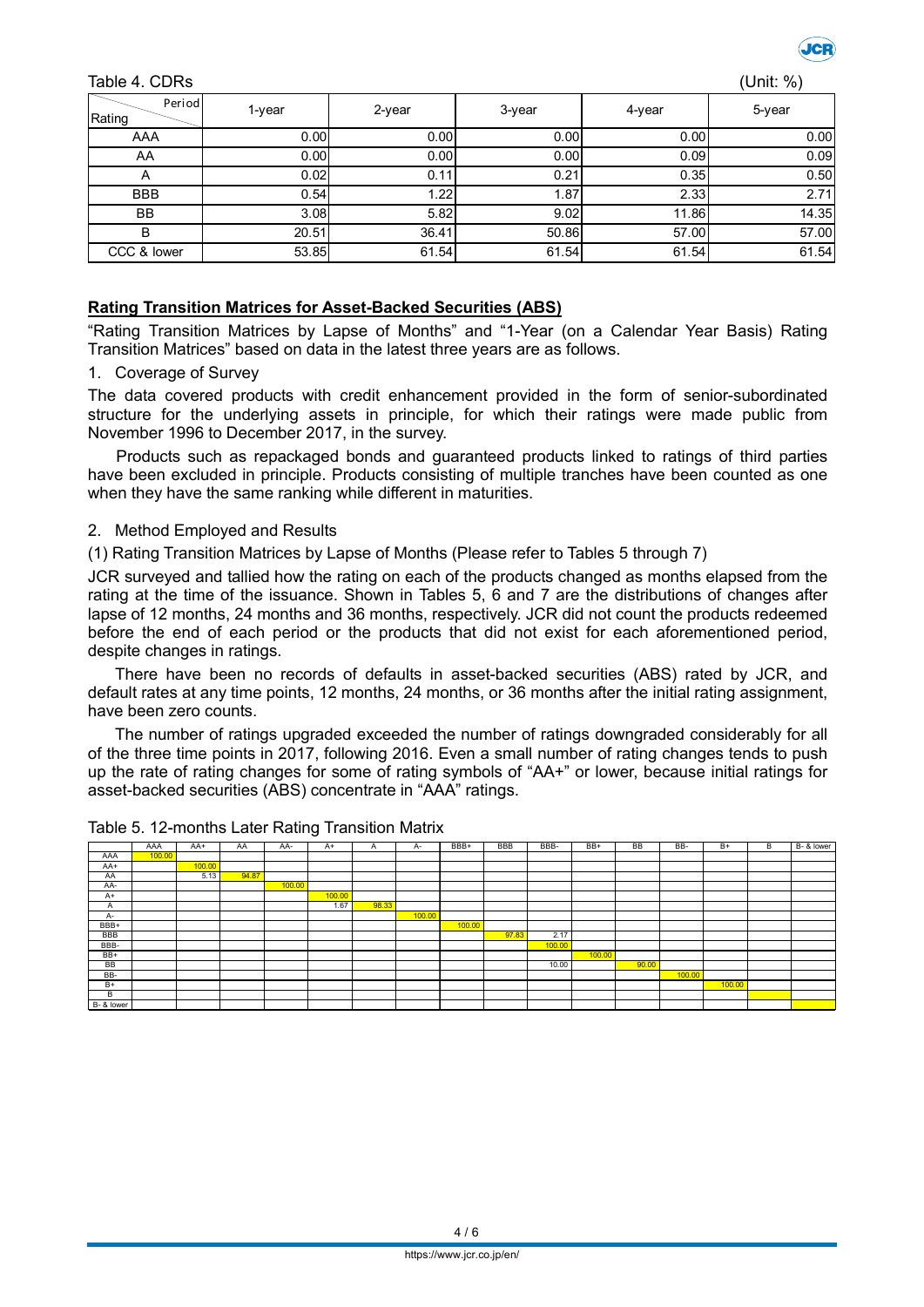

#### Table 6. 24-months Later Rating Transition Matrix

|            | AAA    | $AA+$ | AA    | AA-   | $A+$  | A     | A-    | BBB+   | <b>BBB</b> | BBB-   | BB+    | <b>BB</b> | BB-    | $B+$   | B | B- & lower |
|------------|--------|-------|-------|-------|-------|-------|-------|--------|------------|--------|--------|-----------|--------|--------|---|------------|
| AAA        | 100.00 |       |       |       |       |       |       |        |            |        |        |           |        |        |   |            |
| AA+        | 33.33  | 66.67 |       |       |       |       |       |        |            |        |        |           |        |        |   |            |
| AA         | 13.89  | 11.11 | 72.22 |       | 2.78  |       |       |        |            |        |        |           |        |        |   |            |
| AA-        | 4.00   | 4.00  | 24.00 | 60.00 | 8.00  |       |       |        |            |        |        |           |        |        |   |            |
| $A+$       | 12.50  |       |       |       | 87.50 |       |       |        |            |        |        |           |        |        |   |            |
| Α          | 2.22   |       |       | 6.67  |       | 88.89 | 2.22  |        |            |        |        |           |        |        |   |            |
| A-         |        | 5.56  |       |       |       |       | 94.44 |        |            |        |        |           |        |        |   |            |
| BBB+       |        |       |       |       |       |       |       | 100.00 |            |        |        |           |        |        |   |            |
| <b>BBB</b> |        |       |       |       |       |       |       |        | 96.30      | 3.70   |        |           |        |        |   |            |
| BBB-       |        |       |       |       |       |       |       |        |            | 100.00 |        |           |        |        |   |            |
| $BB+$      |        |       |       |       |       |       |       |        |            |        | 100.00 |           |        |        |   |            |
| <b>BB</b>  |        |       |       |       |       |       |       |        |            |        |        | 100.00    |        |        |   |            |
| BB-        |        |       |       |       |       |       |       |        |            |        |        |           | 100.00 |        |   |            |
| $B+$       |        |       |       |       |       |       |       |        |            |        |        |           |        | 100.00 |   |            |
| B          |        |       |       |       |       |       |       |        |            |        |        |           |        |        |   |            |
| B- & lower |        |       |       |       |       |       |       |        |            |        |        |           |        |        |   |            |

#### Table 7. 36-months Later Rating Transition Matrix

|            |        |        |       |       | -     |       |       |        |            |        |        |           |     |        |   |            |
|------------|--------|--------|-------|-------|-------|-------|-------|--------|------------|--------|--------|-----------|-----|--------|---|------------|
|            | AAA    | AA+    | AA    | AA-   | $A+$  | A     | A-    | BBB+   | <b>BBB</b> | BBB-   | BB+    | <b>BB</b> | BB- | $B+$   | B | B- & lower |
| AAA        | 100.00 |        |       |       |       |       |       |        |            |        |        |           |     |        |   |            |
| AA+        |        | 100.00 |       |       |       |       |       |        |            |        |        |           |     |        |   |            |
| AA         | 27.59  | 13.79  | 48.28 |       | 3.45  | 3.45  | 3.45  |        |            |        |        |           |     |        |   |            |
| AA-        |        |        | 9.52  | 66.67 | 4.76  |       | 9.52  |        | 4.76       | 4.76   |        |           |     |        |   |            |
| $A+$       | 20.00  |        |       |       | 80.00 |       |       |        |            |        |        |           |     |        |   |            |
| A          | 6.45   |        | 6.45  | 3.23  | 6.45  | 74.19 | 3.23  |        |            |        |        |           |     |        |   |            |
| A-         | 8.33   |        |       |       |       |       | 83.33 | 8.33   |            |        |        |           |     |        |   |            |
| BBB+       |        |        |       |       |       |       |       | 100.00 |            |        |        |           |     |        |   |            |
| <b>BBB</b> |        |        |       |       |       | 4.76  | 4.76  |        | 85.71      | 4.76   |        |           |     |        |   |            |
| BBB-       |        |        |       |       |       |       |       |        |            | 100.00 |        |           |     |        |   |            |
| BB+        |        |        |       |       |       |       |       |        |            |        | 100.00 |           |     |        |   |            |
| BB         |        |        |       |       |       |       |       |        |            |        |        | 100.00    |     |        |   |            |
| BB-        |        |        |       |       |       |       |       |        |            |        |        |           |     |        |   |            |
| $B+$       |        |        |       |       |       |       |       |        |            |        |        |           |     | 100.00 |   |            |
| B          |        |        |       |       |       |       |       |        |            |        |        |           |     |        |   |            |
| B- & lower |        |        |       |       |       |       |       |        |            |        |        |           |     |        |   |            |

(2) 1-Year (on a Calendar Year Basis) Rating Transition Matrices (Please refer to Tables 8 & 9)

JCR studied how the ratings at the beginning of January each year changed by the end of the year over the period from 2015 to 2017. The changes in the three years were added and averaged as indicated in Table 8. The rating transitions in the year 2017 are also shown in Table 9 for reference.

There was no rating downgraded, and there were only rating upgrades in 2017. State of no downgrade has continued 5 years in a row since 2013. Products, for which ratings were upgraded in 2017, were classified into the following 4: (i) automobile loans; (ii) housing loans; (iii) real estate securitization; and (iv) ship finance. Valuing increased credit enhancement level for (i) and (ii), improvement of LTV (Loan to Value) thanks to revisions to real estate value and early repayment of senior loans for (iii), and faster recovery than the assumed and also reduced risks thanks to measures such as hedging of foreign exchange risk for (iv), JCR upgraded ratings for these products.

Table 8. 1-year (on a Calendar Year Basis) Average Rating Transition Matrix for 2015 - 2017

|            | AAA    | AA+   | AA    | AA-   | A+    | A     | A-     | BBB+  | <b>BBB</b> | BBB-   | BB+   | <b>BB</b> | BB-    | $B+$ | B | B- & lower |
|------------|--------|-------|-------|-------|-------|-------|--------|-------|------------|--------|-------|-----------|--------|------|---|------------|
| AAA        | 100.00 |       |       |       |       |       |        |       |            |        |       |           |        |      |   |            |
| AA+        | 100.00 |       |       |       |       |       |        |       |            |        |       |           |        |      |   |            |
| AA         | 12.50  | 25.00 | 62.50 |       |       |       |        |       |            |        |       |           |        |      |   |            |
| AA-        | 7.69   | 7.69  | 7.69  | 76.92 |       |       |        |       |            |        |       |           |        |      |   |            |
| $A+$       |        |       |       | 33.33 | 66.67 |       |        |       |            |        |       |           |        |      |   |            |
| A          |        |       |       | 13.33 |       | 86.67 |        |       |            |        |       |           |        |      |   |            |
| A-         |        |       |       |       |       |       | 100.00 |       |            |        |       |           |        |      |   |            |
| BBB+       |        |       |       |       |       |       | 14.29  | 85.71 |            |        |       |           |        |      |   |            |
| <b>BBB</b> |        |       |       |       |       |       |        | 4.00  | 96.00      |        |       |           |        |      |   |            |
| BBB-       |        |       |       |       |       |       |        |       |            | 100.00 |       |           |        |      |   |            |
| BB+        |        |       |       |       |       |       |        |       |            | 33.33  | 66.67 |           |        |      |   |            |
| BB         |        |       |       |       |       |       |        |       |            | 11.11  | 11.11 | 77.78     |        |      |   |            |
| BB-        |        |       |       |       |       |       |        |       |            |        |       |           | 100.00 |      |   |            |
| $B+$       |        |       |       |       |       |       |        |       |            |        |       |           |        |      |   |            |
| B          |        |       |       |       |       |       |        |       |            |        |       |           |        |      |   |            |
| B- & lower |        |       |       |       |       |       |        |       |            |        |       |           |        |      |   |            |



|            | AAA    | AA+    | AA    | AA-    | A+ | A     | A-     | BBB+   | BBB    | BBB-   | BB+ | <b>BB</b> | BB-    | $B+$ | в | B- & lower |
|------------|--------|--------|-------|--------|----|-------|--------|--------|--------|--------|-----|-----------|--------|------|---|------------|
| AAA        | 100.00 |        |       |        |    |       |        |        |        |        |     |           |        |      |   |            |
| AA+        |        |        |       |        |    |       |        |        |        |        |     |           |        |      |   |            |
| AA         |        | 100.00 |       |        |    |       |        |        |        |        |     |           |        |      |   |            |
| AA-        | 12.50  | 12.50  | 12.50 | 62.50  |    |       |        |        |        |        |     |           |        |      |   |            |
| $A+$       |        |        |       | 100.00 |    |       |        |        |        |        |     |           |        |      |   |            |
| A          |        |        |       | 22.22  |    | 77.78 |        |        |        |        |     |           |        |      |   |            |
| A-         |        |        |       |        |    |       | 100.00 |        |        |        |     |           |        |      |   |            |
| BBB+       |        |        |       |        |    |       |        | 100.00 |        |        |     |           |        |      |   |            |
| <b>BBB</b> |        |        |       |        |    |       |        |        | 100.00 |        |     |           |        |      |   |            |
| BBB-       |        |        |       |        |    |       |        |        |        | 100.00 |     |           |        |      |   |            |
| BB+        |        |        |       |        |    |       |        |        |        | 100.00 |     |           |        |      |   |            |
| BB         |        |        |       |        |    |       |        |        |        |        |     | 100.00    |        |      |   |            |
| BB-        |        |        |       |        |    |       |        |        |        |        |     |           | 100.00 |      |   |            |
| $B+$       |        |        |       |        |    |       |        |        |        |        |     |           |        |      |   |            |
| B          |        |        |       |        |    |       |        |        |        |        |     |           |        |      |   |            |
| B- & lower |        |        |       |        |    |       |        |        |        |        |     |           |        |      |   |            |

(Financial Technology Division, Rating Administration Dept. and Structured Finance Dept.)